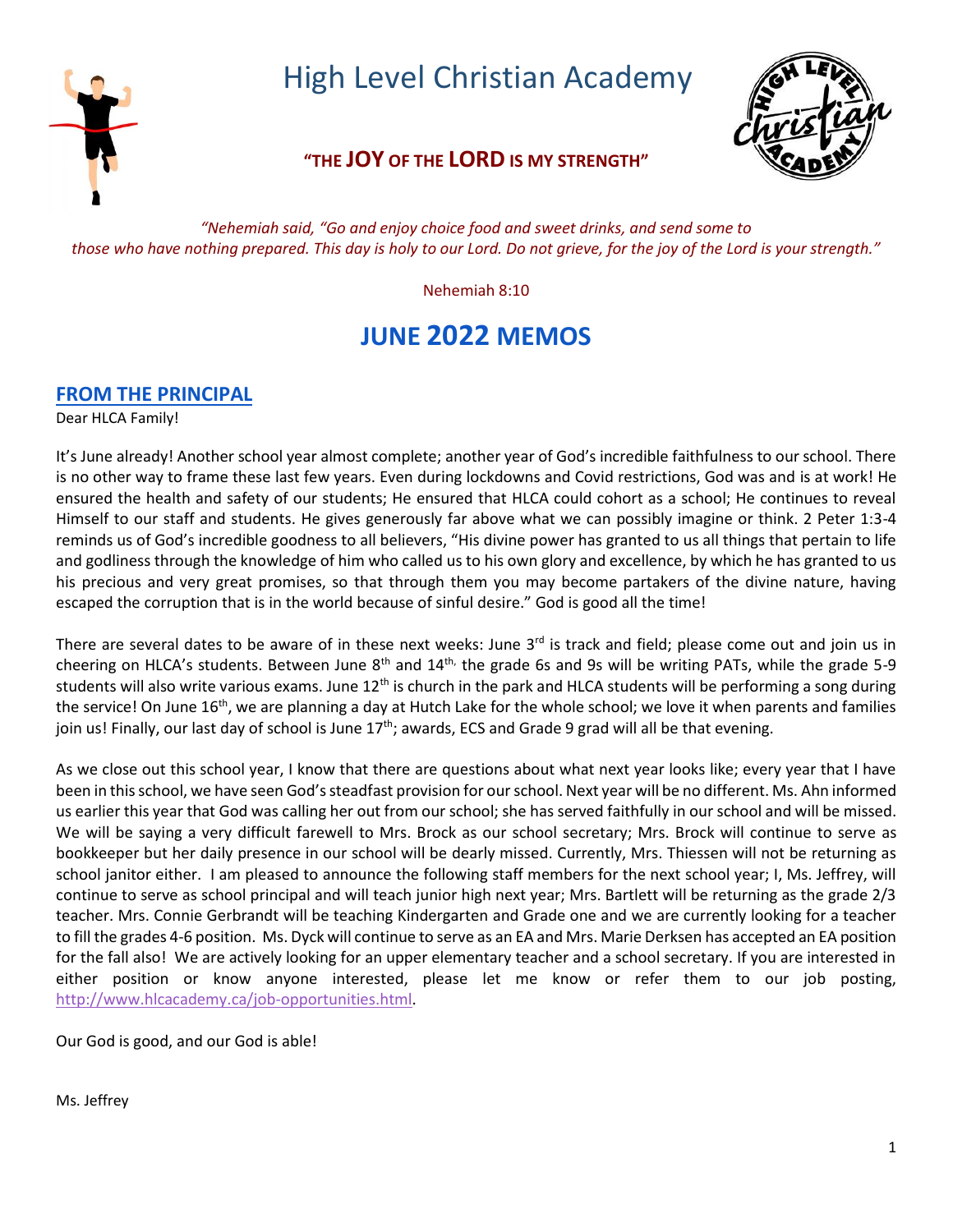### **CLASSROOM REMINDERS AND ANNOUNCEMENTS**

**Jump Rope for Heart** – a total of \$322 was raised for the event. Thank you for your support!

### **ECS – GRADE 1**

As part of Year End Student Awards, there is a Master Memory Award for students able to recite the year's memory verses. This Master Memory Award is for Grades 1-9, excluding kindergarten students. For Grade 1s, they are allowed 5 mistakes including helps. The verses to be memorized for the memory verses are as follows: Nehemiah 8:10 and Psalm 96:1-13. For Grade 1s, Philippians 1:3-11 will not be part of the Master Memory Verses. Students will be tested for memory verses on the week of June 13<sup>th</sup> if they choose to challenge the Master Memory Award.

### **ECS**

**LA:** Students will begin their Gates-MacGinitie Reading Tests on May 31<sup>st</sup>. The purpose of these tests is to know the general level of reading achievement of individual students. The objective information obtained from the tests can be useful for planning instructional materials for the students.

Students have been practicing reading skills. It's amazing to see their progress. In June, we will focus on long vowel sounds and guided reading in literacy. Students have been practicing how to read long vowel sounds and digraphs using word cards with pictures. We will continue to do more practice. In the summer, please continue to read with students so that they can build their fluency. This is very important so that students do not forget what they have learned.

**Math:** We will focus on subtraction within 10 and composing up to 10.

### **GRADE 1**

**LA:** Students will be continuing with the Poetry unit; learning to write poems with rhyming patterns. In LA students will be reviewing Dolch words. Our spelling words will focus on R-controlled vowels for the next two weeks. R-controlled vowels are words with <ir>, <er>, <ur> and <or>. The first three digraphs sound the same.

**Math:** Students will be continuing with the 3D shapes unit. We will also learn about pictographs, tally charts, and surveys in our Probability and Data Management Unit.

**Science:** We are continuing with our Needs of Animals and Plants Unit.

Social: We are continuing to learn more about our community and its past.

### **GRADES 2 – 4**

**LA:** Finishing up our study of poetry; we will explore acrostic, concrete, and nonsense poems. Also, wrapping up our study of figurative language and cursive writing

**Math**: Gr. 2: Final units will cover measurement and geometry (3D Objects).

Gr. 3: final units will cover measurement (time) and geometry (3D objects).

Gr. 4: final units will cover Patterns and Algebra (Equations) as well as measurement (2D shapes) and Geometry (3D objects).

**Science**: Our last unit for the year is Animal Life Cycles. We will start out with learning about animals' classification followed by the life cycle of a frog.

**Social Studies**: Learning about what it means to be a global citizen from a biblical worldview.

**Health**: Focus on moving our bodies in healthy ways.

**Bible:** Students participated in a fundraiser to support locals in need based on inspiration from the parable of Talents found in Matthew 25. They started out with \$18 and earned a total of \$104.05. Thank you to all the moms, dads, grandmas, and grandpas who came out to support our efforts! End of the year lessons will continue to focus on the miracles of Jesus.

### **GRADES 5 - 6**

With only three weeks left in school, we are wrapping up all curriculum in the next two weeks. **The Grade 6s will write their PATs between June 8th and June 14th**; the grade 5s will write similar tests for Social Studies and Science as preparation for writing PATs in the future.

This will be our last week for spelling and students can work ahead in their cursive writing. Bible Memory will continue until June  $10<sup>th</sup>$  and ANY student who wants to earn their Bible Memory Award will have until June 17<sup>th</sup> to accomplish the feat.